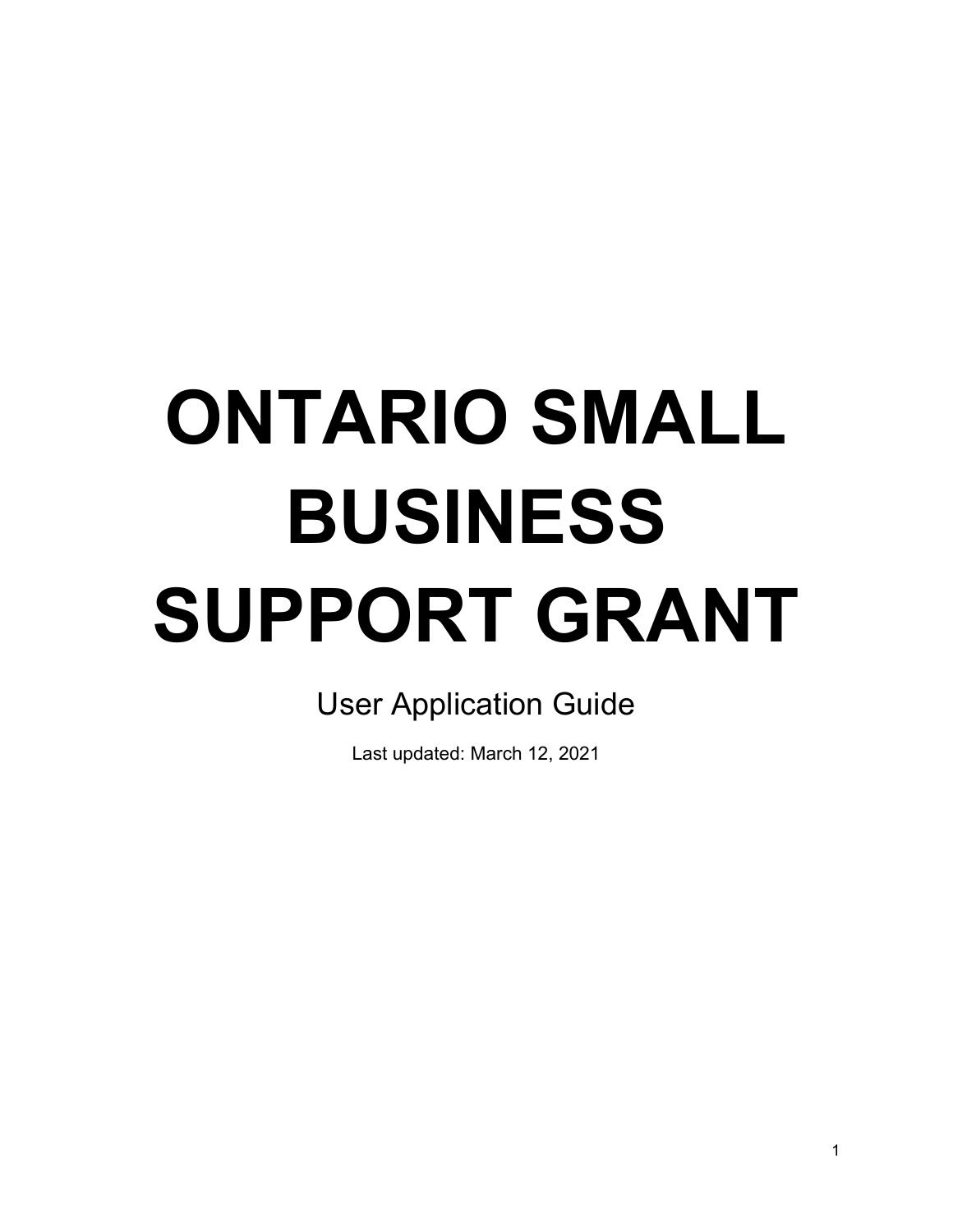## **Table of Contents**

| 3  |
|----|
|    |
|    |
|    |
|    |
|    |
|    |
|    |
|    |
|    |
|    |
|    |
|    |
|    |
|    |
|    |
|    |
| 10 |
| 10 |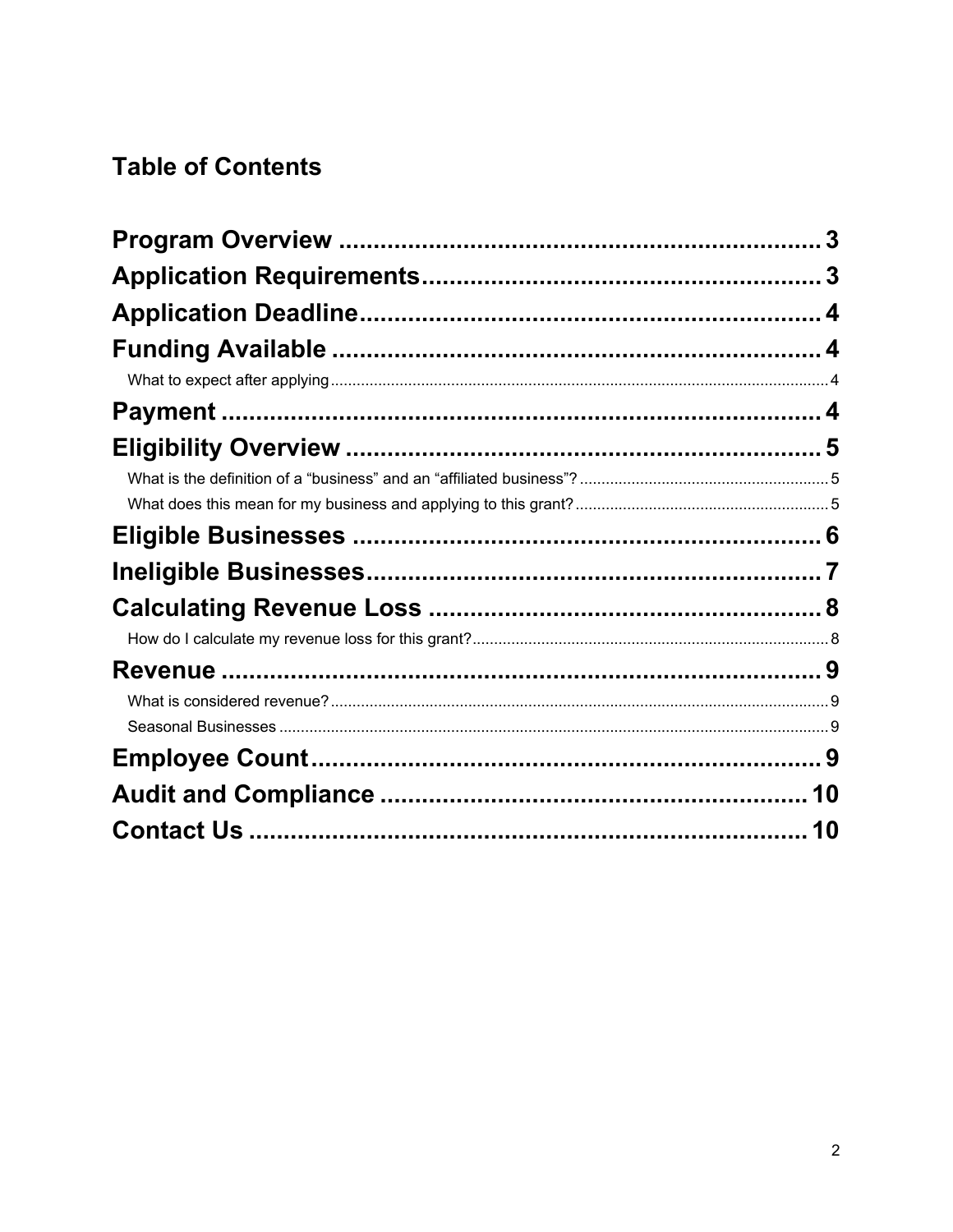## <span id="page-2-0"></span>**Program Overview**

The **Ontario Small Business Support Grant** is intended to help small businesses (including sole proprietorships) in Ontario that are required to close or significantly restrict services under Ontario's provincewide shutdown effective December 26, 2020.

Eligible businesses can receive between \$10,000 and \$20,000. Starting at \$10,000 for all eligible businesses, the grant will provide businesses with funding up to a maximum of \$20,000 to help with revenue losses expected as a result of the provincewide shutdown.

Businesses will be able to use the support in whatever way makes the most sense for them. For example, some businesses will use the support to pay employee wages, while others will need support maintaining their inventory.

Eligible businesses may include those with less than 100 employees that were required to close or significantly restrict services due to the provincewide shutdown that came into effect at 12:01 a.m. on December 26, 2020 **and** have experienced a minimum of a 20 per cent revenue decline when comparing April 2020 to April 2019 monthly revenues. Note, the application portal will provide alternative revenue decline comparator months for small businesses not in operation in April 2019 or April 2020.

#### **[COVID-19 Business Supports Link](https://www.app.grants.gov.on.ca/msrf/#/)**

The Government of Ontario reserves the right to impose whatever terms and conditions it deems reasonable in connection with disbursing funding under this program.

The Ontario Small Business Support Grant is a discretionary and non-entitlement program. As such, notwithstanding that an applicant has submitted a complete application and met all program criteria, there is no guarantee that the applicant will be approved for funding.

## <span id="page-2-1"></span>**Application Requirements**

Businesses must provide and attest to the following information:

- Legal Business name
- Canada Revenue Agency (CRA) Business Number (If you do not have a CRA Business [Number, please apply for one here: Register for a business number or Canada Revenue](https://www.canada.ca/en/revenue-agency/services/tax/businesses/topics/registering-your-business/register.html)  Agency program accounts - Canada.ca
- Business type
- Revenue figures
- Number of employees
- Business' bank account number Name of financial institution Address of financial institution - Financial institution number - Branch/Transit number - Account type

Applicants will also be required to acknowledge and agree to certain terms and conditions relating to funding under this program. Any person who has improperly received funding under this program is required to immediately repay the amount improperly received in full.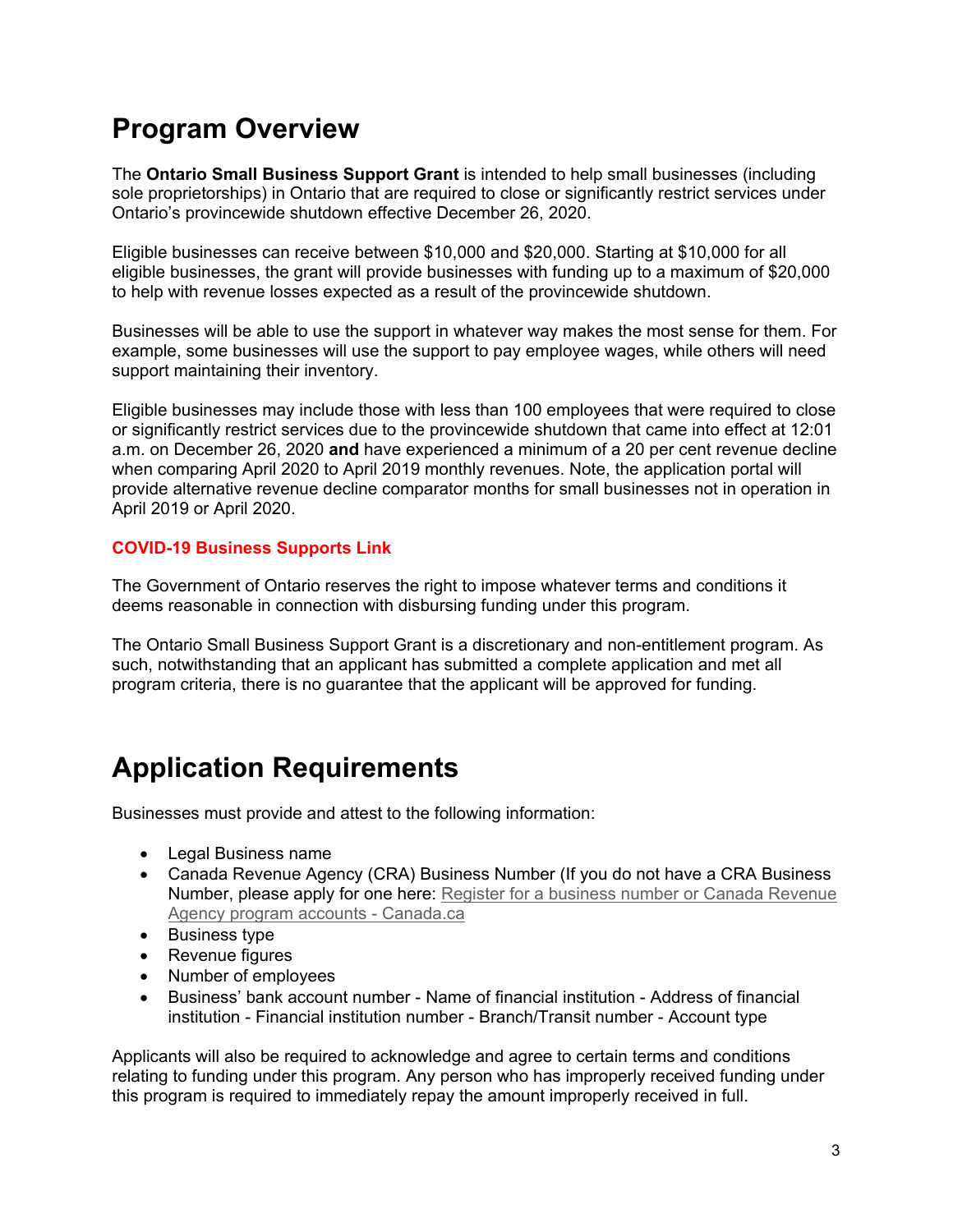Note: Applications may be selected for audit and additional information and supporting documentation may be required to prove eligibility.

## <span id="page-3-0"></span>**Application Deadline**

Application closing date of **March 31, 2021**.

## <span id="page-3-1"></span>**Funding Available**

Eligible businesses can receive between \$10,000 and \$20,000. Starting at **\$10,000** for all eligible businesses, the grant will provide businesses with funding to a **maximum of \$20,000** to help with expected revenue losses resulting from the provincewide shutdown.

## **Application Processing**

#### <span id="page-3-2"></span>**What to expect after applying**

The program aims to process applications and issue payments within 10 business days following the submission of a complete application. Applications with incomplete or incorrect information, or that require additional review, will experience a delay and will not receive payment within 10 business days.

## <span id="page-3-3"></span>**Payment**

Approved applicants will receive funds via Electronic Fund Transfer directly into their business bank account. To avoid payment delays, make sure that you enter the correct business bank account information. The bank account referred is registered under the legal or operating name of your business.

No personal bank accounts will be accepted.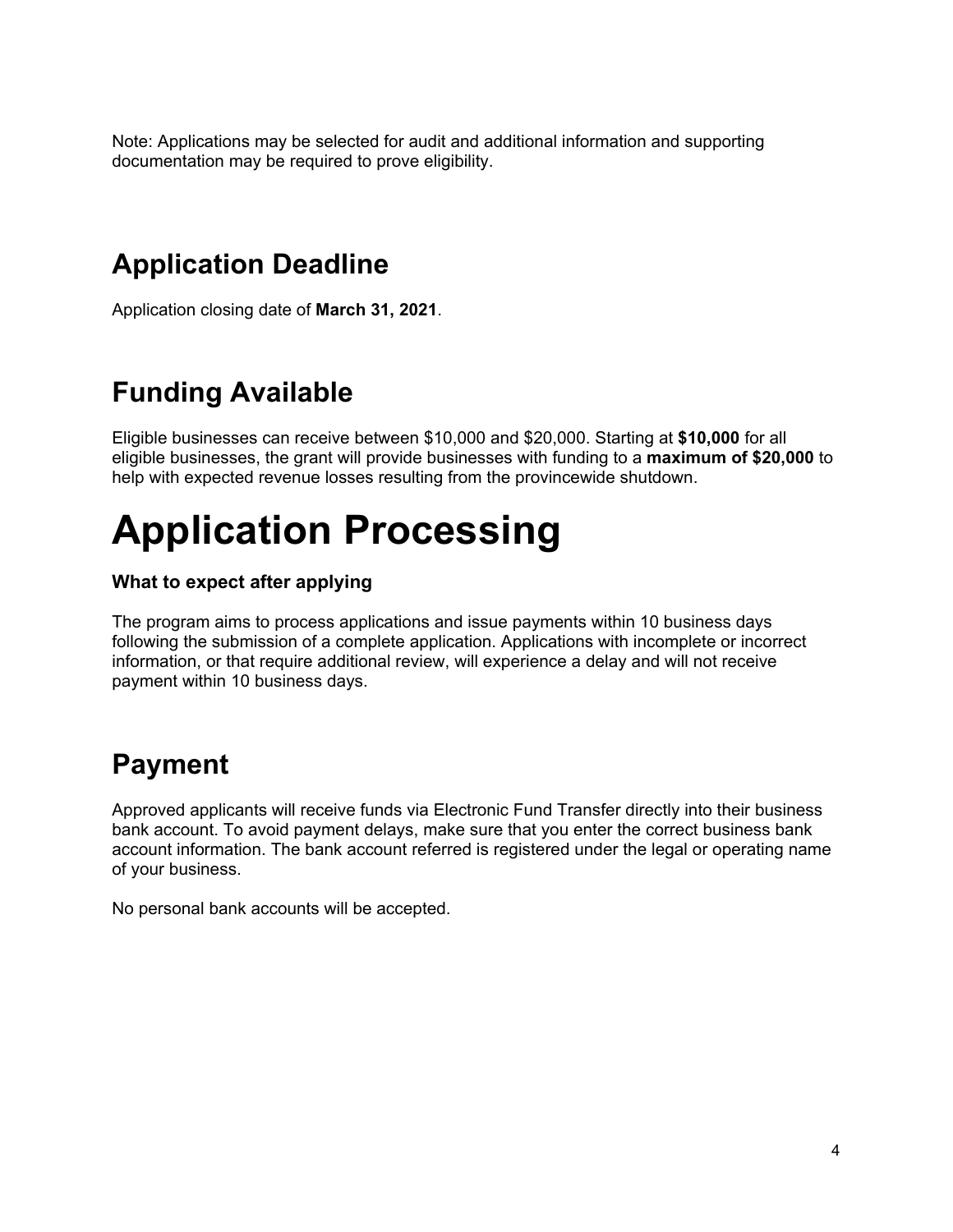## <span id="page-4-0"></span>**Eligibility Overview**

Applicants must demonstrate they experienced a revenue decline of at least 20 per cent when comparing monthly revenue in April 2019 and April 2020. This time period was selected because it reflects the impact of the public health measures in spring 2020, and as such provides a representation of the possible impact of these latest measures on businesses. Note, the application portal will provide alternative revenue decline comparator months for small businesses not in operation in April 2019 or April 2020

To receive the grant, a business must:

- Be required to close or significantly restrict services due to the provincewide shutdown effective 12:01 a.m. on December 26, 2020 (please refer to the "Eligible Businesses" section)
- Experienced revenue decline of at least 20 per cent, (please refer to the "Calculating Revenue Loss " section), and
- Had 99 employees or less or, if affiliated with one or more businesses, the affiliated group has 99 or fewer employees (please refer to the "affiliated businesses" definition)

#### <span id="page-4-1"></span>**What is the definition of a "business" and an "affiliated business"?**

A business is a corporation, unincorporated business, partnership, charity, non-profit organization or any other type of entity operating in Ontario.

A business is affiliated with another business if:

- One of the businesses controls the other business directly or indirectly in any manner whatsoever.
- Each business is controlled directly or indirectly in any manner whatsoever by the same business, individual, or group of individuals or businesses.

Only one business in a group of affiliated businesses is eligible to apply for this grant. To apply for this grant, complete the application using the combined revenue and number of employees from all the businesses with which your business is affiliated.

#### <span id="page-4-2"></span>**What does this mean for my business and applying to this grant?**

For a business owner to receive the grant, the person must have owned and operated at least one business on or prior to December 24, 2020. If the business was not in operation on December 24, 2020, it is not eligible for this grant.

If a business was not affiliated with any other business on April 30, 2019, and it had 99 employees or less on that date, it may apply for the grant under this program if it satisfies all other conditions.

If a business had any affiliates on April 30, 2019, and it, together with its affiliates, had 100 or more employees on that date, then neither the business nor any of its affiliates are eligible for a grant under this program.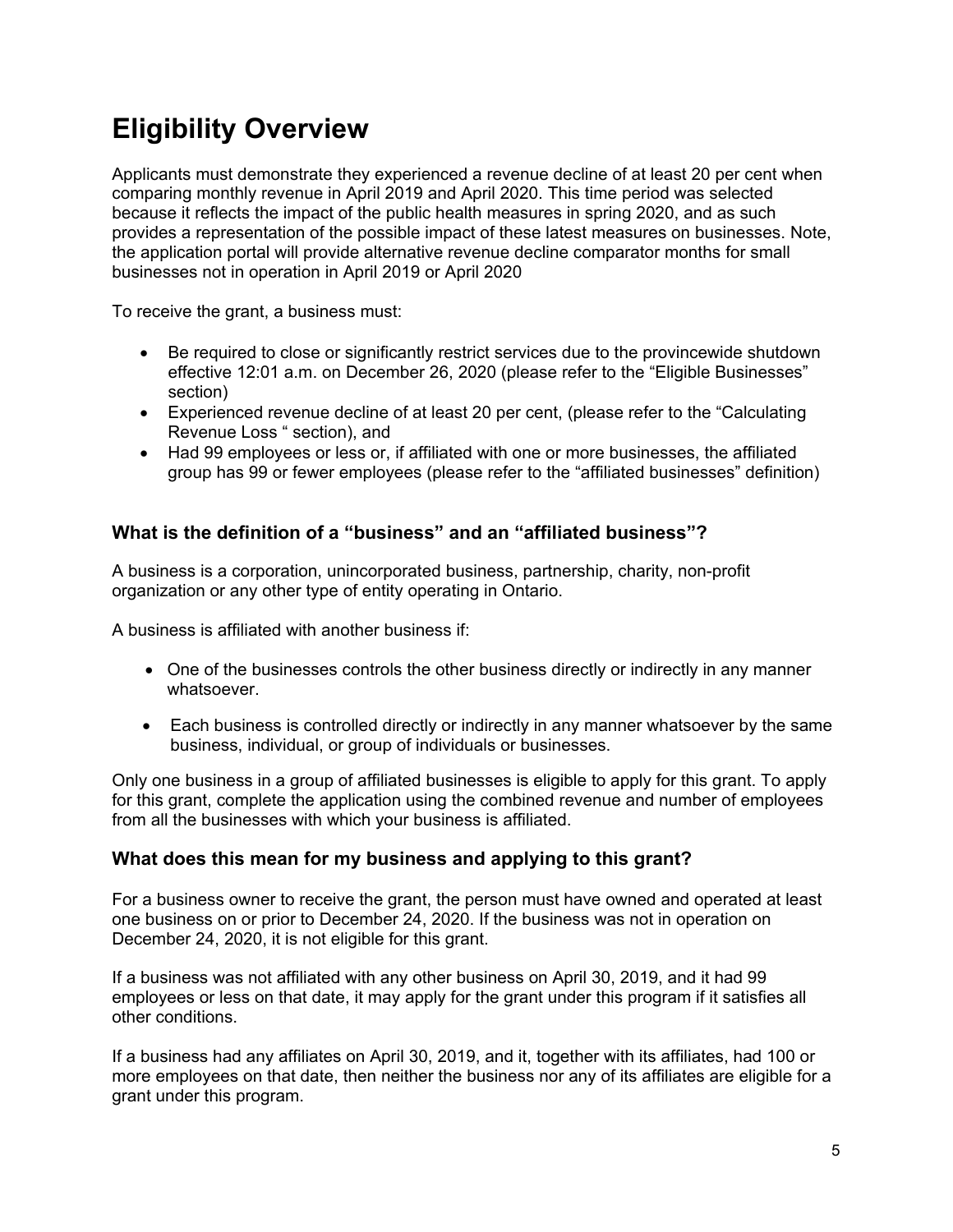For businesses with affiliates that are not excluded from applying for funding as described above, the rules below apply.

If a business applying for funding was affiliated with one or more other businesses on December 24, 2020:

- a) You will need to calculate the decline in the aggregate revenue of the applicant business and of all businesses with which it was affiliated on December 24, 2020. Do this by comparing:<br>i. the reve
	- the revenue of the applicant business for April 2020, plus the revenue for April 2020 of all businesses with which it was affiliated on December 24, 2020, with
	- ii. the revenue of the applicant business for April 2019, plus the revenue for April 2019 of all businesses with which it was affiliated on December 24, 2020.
- b) If the decline in revenue as calculated in paragraph (a) is less than 20 per cent, then neither the applicant business nor any of its affiliates are eligible for a grant under this program.
- c) If the decline in revenue as calculated in paragraph (a) is 20 per cent or more,
	- i. The grant available under this program will be based on the aggregated revenue reduction as calculated in paragraph (a) above for the affiliated group (subject to a maximum of \$20,000 in funding); and
	- ii. only the applicant, and no other business with which it is affiliated, may apply for funding under this program.

If one or more of the businesses in your group of affiliated businesses enters on the application form a month other than April 2020 as the later month for determining its revenue decline, substitute that other month where April 2020 is mentioned in (a), but only for the business that uses the different month. If you are not able to ascertain the monthly revenue of a business within the affiliated group, that business can be omitted from the calculation of the affiliated group's percentage revenue decline. If a new business was started in November or December 2020, omit that business from the calculation of the affiliated group's percentage revenue decline.

## <span id="page-5-0"></span>**Eligible Businesses**

The following types of business are required to close or significantly restrict services due to the Provincewide Shutdown. Only types of business from the following list are eligible to apply for funding under this program:

- Before- and after-school programs
- Campgrounds
- Cannabis retail stores
- Cell phone and computer providers & repairs
- Community centres and multi-purpose facilities
- Conference centres and convention centres
- Day camps for children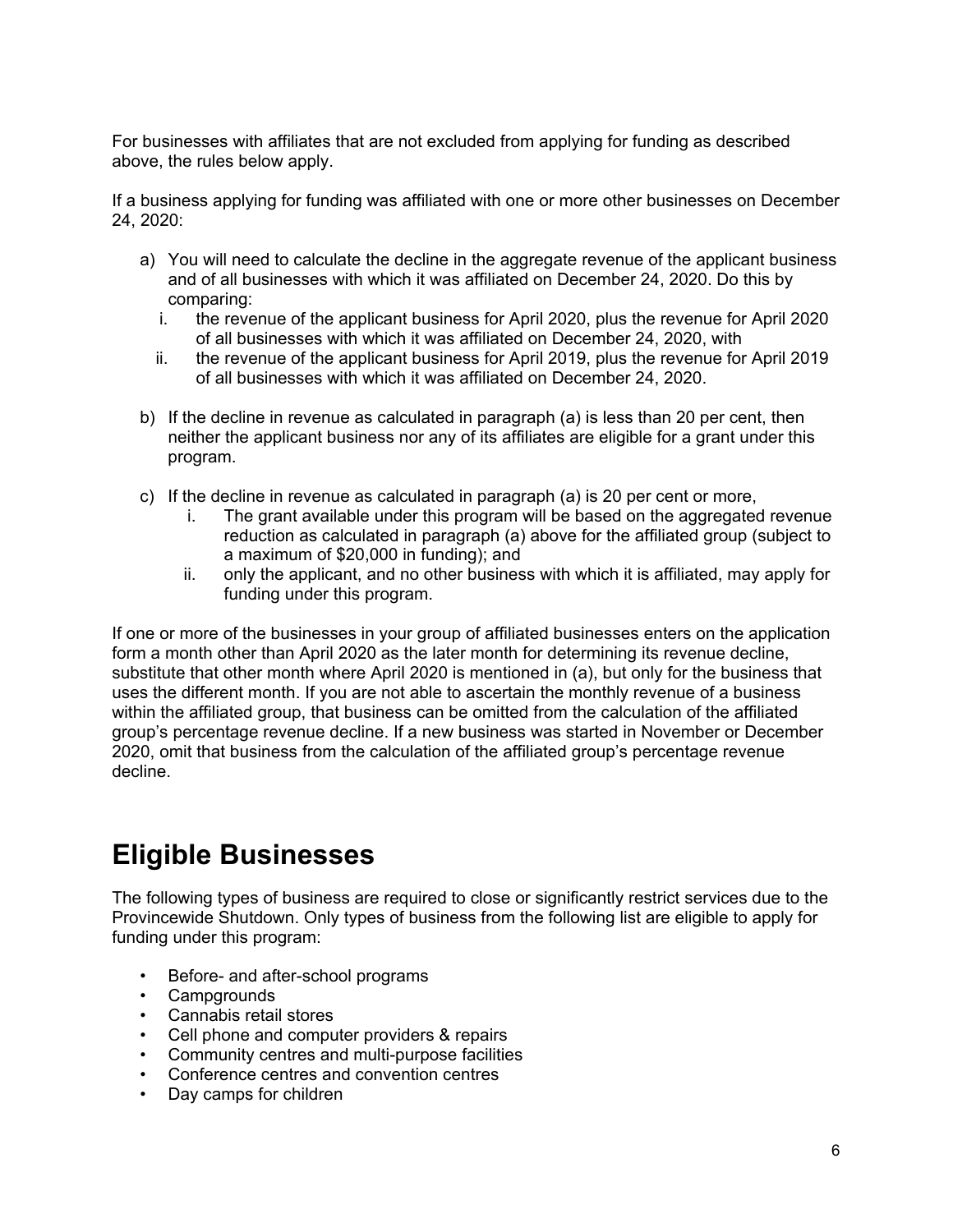- Domestic services (for example: house cleaning, housekeeping, cooking, indoor and outdoor cleaning, and janitorial services)
- Drive-in cinemas
- Driving instruction
- Facilities for indoor sports and recreational fitness activities (for example: fitness centres, gyms, dance studios, karate/martial arts facilities)
- Garden centres
- Hardware stores (including big box stores) required to close for in-person shopping
- In person teaching and instruction
- Media industries including film and television production
- Meeting or event space
- Museums, galleries, aquariums, zoos, science centres, landmarks, historic sites, botanical gardens and similar attraction
- Outdoor markets
- Outdoor sports and recreation facilities
- Performing arts and cinemas
- Personal care services relating to the hair or body
- Personal services (for example: party and wedding planners, personal organizer services, and personal physical fitness and sport trainers)
- Pet/animal food and services
- Photography services
- Racing venues, casinos, bingo halls and gaming establishments
- Rental and leasing services (including automobile, commercial and light industrial machinery and equipment rental)
- Restaurants and bars (including breweries and wineries that operate a restaurant or a bar)
- Retail required to close for in-person shopping
- Safety, medical and assistive devices retail
- Shopping malls
- Ski hills
- Tour and guide services
- Vehicle and equipment repair services
- Veterinary services

## <span id="page-6-0"></span>**Ineligible Businesses**

Types of business that **are not eligible** include – but are not limited to – the following:

- Businesses that were already required to close prior to the introduction of modified Stage 2 provincial public health measures on October 10, 2020. For example:
	- o Amusement and water parks
	- $\circ$  Steam rooms, saunas, bath houses, and oxygen bars
- Essential businesses permitted to operate with capacity restrictions. For example:
	- o Discount and big box stores selling groceries
	- o Supermarkets, grocery stores, and convenience stores
	- o Beer, wine and liquor stores
	- o Pharmacies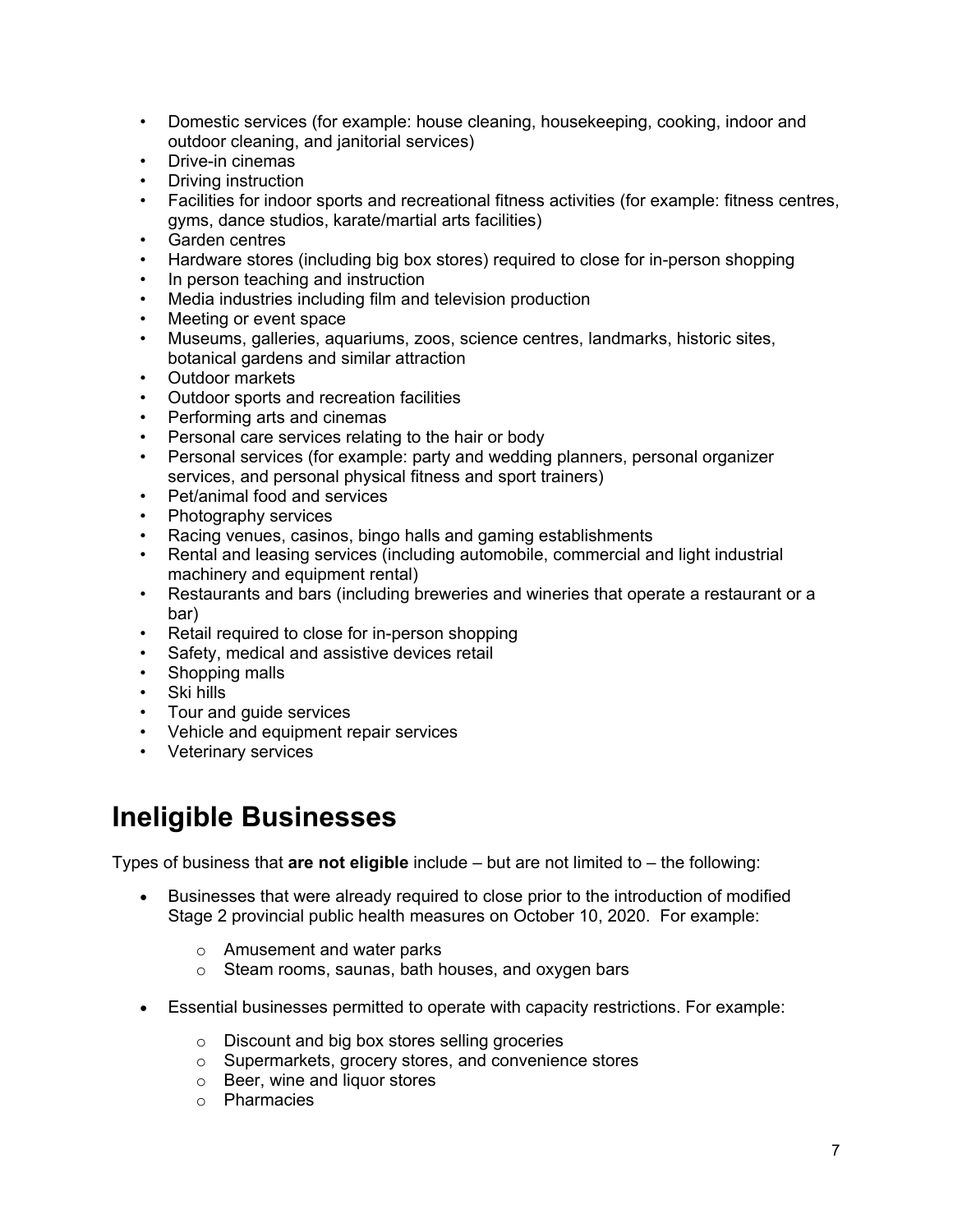- Other businesses that were not required to close or significantly restrict services due to the Provincewide Shutdown. For example:
	- o Motels and hotels, cabins and cottages
	- o Travel agents
	- o Laundromats and dry cleaners
	- $\circ$  Auto dealerships that do not offer vehicle leasing or vehicle repair services
	- o Taxi, Uber, Lyft, and limousine services
	- o Gas stations and other fuel suppliers
	- o Automated and self-service carwashes
	- o Places of worship, such as churches
	- o Radio or television broadcasting
	- o Construction services, including all construction subtrades like flooring, painting, carpeting, and tiling
	- o Manufacturing, supply chain, transportation and logistic services
	- o Financial services including banking, capital markets, securities trading, insurance, accounting and tax services
	- $\circ$  Professional and social services that support the legal and justice system (for example, lawyers, paralegal)
	- o Registered health professions
	- o Wineries and breweries
- In addition, the following business types are not eligible:
	- $\circ$  Short term rental properties, including those listed through Airbnb and other websites.
	- $\circ$  Businesses owned by the federal, provincial, or a municipal government, by a person holding federal or provincial office or by a provincial employee are also ineligible for this grant.

### <span id="page-7-0"></span>**Calculating Revenue Loss**

#### <span id="page-7-1"></span>**How do I calculate my revenue loss for this grant?**

Eligible businesses must demonstrate they experienced a revenue decline of at least 20 per cent when comparing monthly revenues (additional rules apply to businesses affiliated with other businesses; see the definition of an affiliated business in the "Eligibility Overview" section). The application portal will calculate revenue loss using revenue reported by applicants.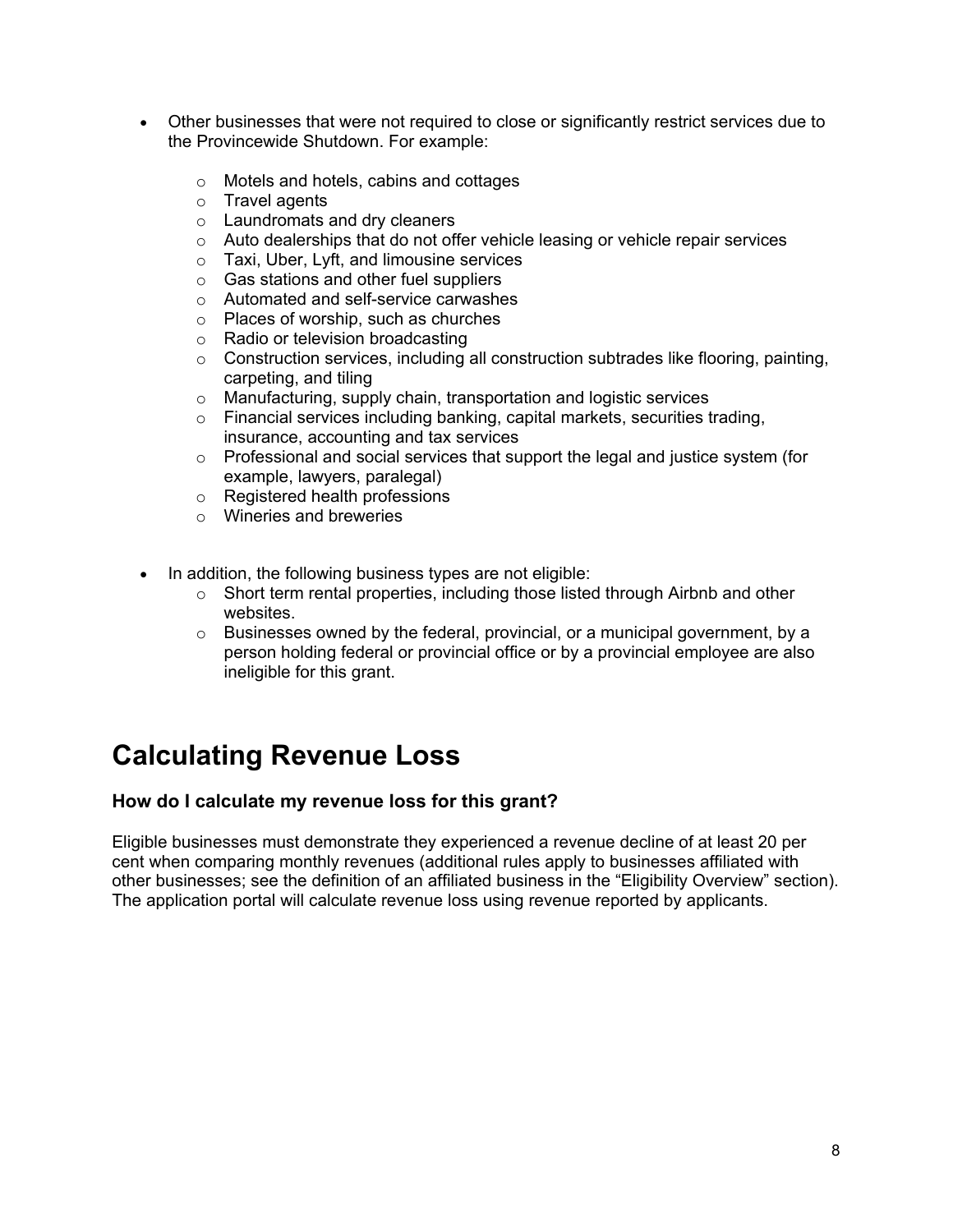

**Businesses who were operational in April 2019 or prior**

> **A** = April 2020 Revenue **B** = April 2019 Revenue

#### **Businesses who were not in operation in April 2019**

Businesses that were not in operation in April 2019 will be able to calculate their revenue decline using alternative revenue decline comparators.

The application portal will provide alternative revenue decline comparator months

#### <span id="page-8-1"></span><span id="page-8-0"></span>**Revenue What is considered revenue?**

All revenues attributable to Ontario operations. An entity's revenue for the purposes of this grant is its revenue from its ordinary activities in Ontario earned from arm's-length sources, determined using its normal

accounting practices. Revenues from extraordinary items and amounts on account of capital are excluded.

#### <span id="page-8-2"></span>**Seasonal Businesses**

All applicants must use monthly revenues.

Winter seasonal businesses, such as ski hills, will have their revenue decline calculated by comparing the month of higher revenue, selected from December 2019 or January 2020, compared to December 2020.

## <span id="page-8-3"></span>**Employee Count**

• Employee count is based on the total number of employees of the business or, if applicable, the total number of employees across all affiliated businesses. Employee count includes fulltime, part-time and seasonal workers (i.e. using various payroll data and T4s).